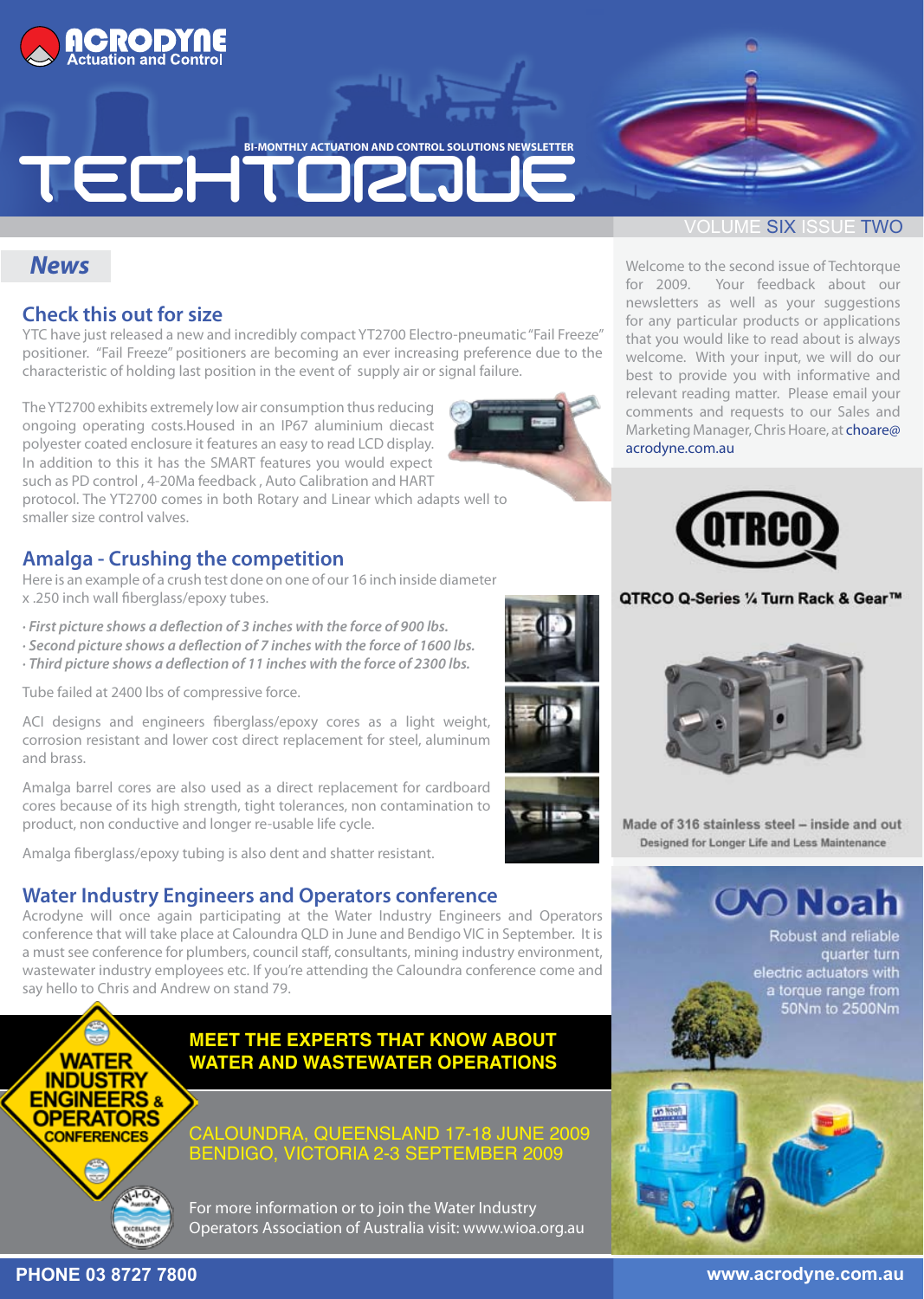# **CAUTION**

### **The explosion risk in hazardous areas**

Hazardous areas are places in industrial facilities where a potentially flammable atmosphere may exist. Such atmospheres usually contain a gas or a vapour but they can also contain dust or fibre.

## **The ignition triangle**

For there to be fire or explosion in a hazardous area there would need to be:

A hazard which could be a flammable dust or gas An oxidiser which could be either air or pure oxygen A source of ignition which could either be heat or a spark.

If these three elements are present at the same time and in the right proportions then there will be a fire or an explosion.

The safest way to prevent a fire or explosion is to remove the source of the hazard.

However if this cannot be done then the process engineer has to ensure that a source of ignition does not reach the hazard if an oxidiser is present. Alternatively the engineer can ensure that there is no oxidiser present however this is often harder to achieve.

Air is the usual oxidizer as air contains approximately 21% oxygen. If the atmosphere is oxygen enriched i.e. greater than 21% special precautions will need to be taken.

Examples of sources of ignition include: Motors, switches, solenoids, any hot surfaces, lightning, mobile phones, smoking, welding, static electricity and frictional sparks.



# **THE IGNITION TRIANGLE**

#### **Upper and lower explosive limits**

Not all concentrations of flammable gases (vapours) will explode. Explosions can only take place between the upper (UEL) and lower (LEL) explosive limits of a particular gas. (Sometimes also known as the upper and lower flammable limits).

**CAUTION** 

Above the UEL the mixture of substance and air is too rich in fuel (deficient in oxygen) to burn. Below the LEL the mixture of substance and air lacks sufficient fuel (substance) to burn.

For example the LEL of methane (the main component of natural gas) in air is 5%.

Unfortunately, gas/air mixtures are seldom uniform so it is likely that if any amount of combustible gas is detected then at some location the concentration may be explosive.

#### **Minimum ignition energy**

The lowest energy that will ignite a mixture of the substance and air at some point between the LEL and UEL is defined as the minimum ignition energy (MIE). Hydrogen has the lowest MIE of all gasses (20 micro Joules).

#### **Auto ignition temperature**

The mixture of the substance and air between the LEL and UEL can also be ignited by exposure to a high surface temperature without any source of external ignition (e.g. spark or flame). This is known as the auto ignition temperature (AIT) or spontaneous ignition temperature (SIT). A low MIE does not imply a low AIT. The AIT of hydrogen is quite high at 560 degrees C.

#### **Flash Point**

AIT should not be confused with flash point. Flammable liquids normally have a low flash point. This refers to the temperature at which the liquid releases vapours at a rate sufficient to form an explosive mixture with air if a source of ignition is provided. Liquids with flash points below ambient temperature will immediately release dangerous concentrations of gas. Liquid leaks can therefore be as hazardous as gas leaks.

*"*Hazardous areas are places in industrial facilities where a potentially flammable atmosphere may exist*"*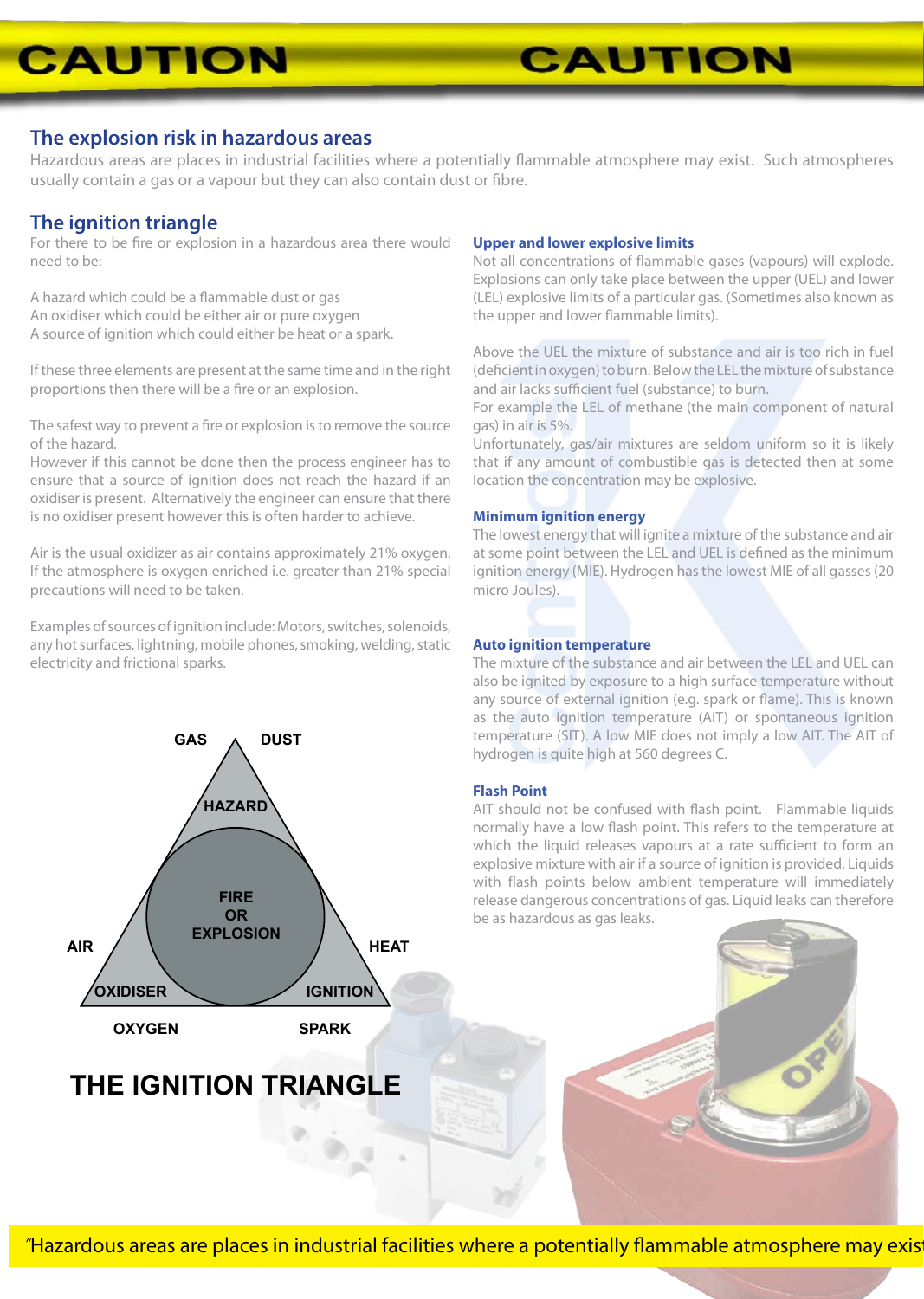# **CAUTION**

# **CAUTION**

#### **Vapour density**

When monitoring for the presence of gases or vapours, it is important to understand vapour density which provides valuable clues as to where a potentially flammable atmosphere may exist. This defines if a vapour is heavier or lighter than air. Air has a vapour density (also known as relative vapour density) of 1. Assuming that air currents are negligible, it can be said that gases and vapours with densities less than 1.0, such as methane, will tend to rise from the point of escape and subsequently disperse into the atmosphere or accumulate in spaces under roof structures of buildings. Heavier than air gases such as propane tend to fall from the point of escape, perhaps to floor level where some mixing with air occurs thus creating pockets of mixtures, some explosive, others not. If there are sub-floor spaces such as drain channels, pipe and cable ways and storage pits then these heavier than air gases tend to accumulate there. A suitable source of ignition in such areas will more often than not result in explosion and fire.

#### **Flammable dusts**

Many materials produce flammable dust clouds that can explode if ignited. Sugar, carbon, grain, certain metals and approximately 85% of all organic powders behave in this way. Anything that can burn and which exists in a fine powdered form is a risk. Obvious examples of safe powders are sand and cement. Flammability data is much less commonly available for dusts compared to gases and vapours because factors such as particle size can affect the figures so much.

The main risk of ignition of dust hazards is from hot surfaces. Dusts may settle on surfaces and the build up can give rise to a concentration that could be ignited.

Layers of combustible material will burn relatively slowly owing to the limited surface area exposed to the oxygen in the air but if you have the same solid in the form of a fine powder and you suspend it in air as a dust cloud the result will be quite different. In this case the surface area exposed to the air is much larger, and if ignition occurs, the whole of the cloud may burn very rapidly. This results in a rapid release of heat and gaseous products and in the case of a contained dust cloud will cause the pressure to rise to levels which most industrial plant is not designed to withstand.

Although a cloud of flammable dust in air may explode violently, not all mixtures will do so. The concentration of dust and air must be within the upper (UEL) and lower (LEL) explosive limit of the dust in question.

#### **Minimum ignition temperature**

Measurements of the LEL of many materials are available. Typically a figure below 40g/m3 is unlikely to support combustion. Upper explosive limits are difficult to measure accurately and are of little practical use. As the risk of ignition is from hot surfaces rather than directly from ignition energy (spark or arc) ignition sensitivity is defined by the minimum ignition temperature (MIT). The gas equivalent of MIT is the AIT. The most violent explosions usually result from dust/air mixtures that are fuel rich. This means that the oxygen available in the air cannot burn all the dust and glowing, partly burnt, material frequently remains after the explosion. This can reignite if more air becomes available. The shape and size of the dust particles, and other factors, strongly affects the force of the explosion and the explosive limits. Explosions are likely to be weak if the mean particle size of the dust exceeds 200 microns or the moisture content is quite high (say above 15%).

#### **Primary and secondary explosions**

When a dust cloud ignites in an enclosed volume it results in a very rapid rise in pressure within the container e.g. a silo or closed room. The container may not be strong enough to withstand the pressure from the explosion and it will fail in a sudden and uncontrolled manner. Anyone close to an exploding vessel or inside a room where an explosion occurs is likely to be killed or seriously injured. The plant or building will only survive if the design or other protective measures deliberately allows for the high pressures.

Where an item of plant fails, or an explosion vent opens as a result of a dust explosion, a fireball and shockwave will emerge. The fireball is usually much larger than the vessel from which it came, and is likely to spread burning particles a substantial distance. A person engulfed in such a fireball is likely to receive serious burn injuries. Dust clouds are formed by dust falling into an area or being raised by blasts of air. Dust is heavier than air and therefore it will eventually

settle however an explosion within a piece of plant could stir up these dust deposits to create a secondary explosion that is generally more destructive than the primary explosion.

*Legal Disclaimer This document is written by K Controls for use by its clients. Although we make every reasonable attempt to verify the accuracy of the technical information and advice provided, we can take no responsibility for loss or damage resulting from its interpretation or application.*

#### **Copyright K Controls Ltd 2009 - All rights reserved**

Safe, accurate, reliable, monitoring and control of valves and actuators

#### Switchboxes with corrosion resistant enclosures ATEX and IECEx certifi ed products for use with hazardous gasses and combustible dusts

- Switchboxes IP68 for submersion
- Integrated fi eldbus compatible versions for AS-interface® and DeviceNet™
- Fieldbus compatible versions for PROFIBUS®
- PA or FOUNDATION™ FIELDBUS via valve couplers Position transmitters for 4-20mA. HART®
- PROFIBUS® PA or FOUNDATION™ FIELDBUS
- Linear or rotary solutions

The company operates an ISO 9001 quality system that also complies with the requirements of the IECEx Scheme and ATEX 95 Directive 94/9/EC.



*For more informative articles like this one simply head to the below link* **http://www.k-controls.co.uk/TechBulletins/Training.htm**